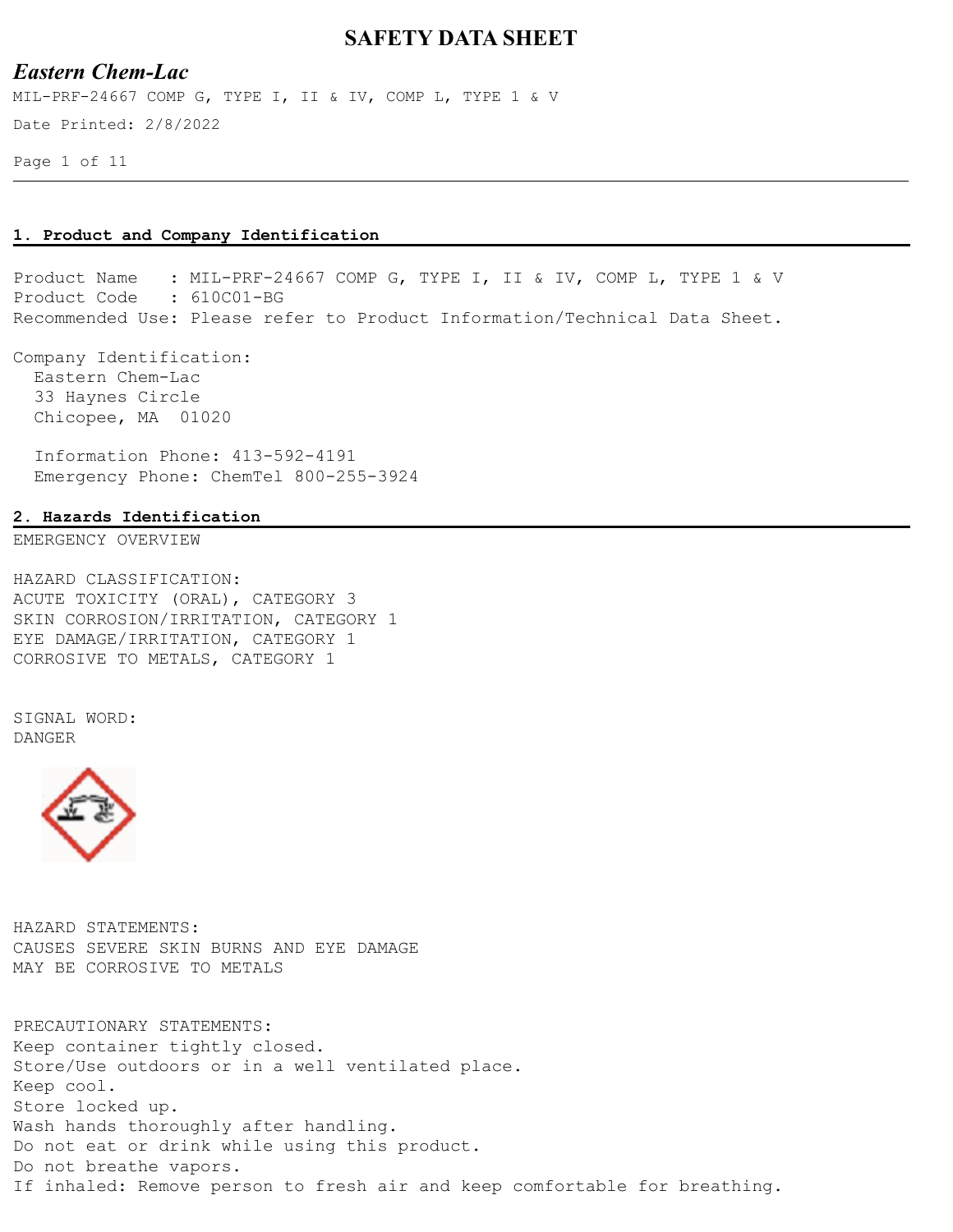### *Eastern Chem-Lac*

MIL-PRF-24667 COMP G, TYPE I, II & IV, COMP L, TYPE 1 & V

```
Date Printed: 2/8/2022
```

```
Page 2 of 11
```
If swallowed, immediately call a poison control center. Rinse mouth. Wear protective gloves, protective clothing, eye/face protection. If on skin or hair: Take off immediately all contaminated clothing. Rinse skin with water/shower. If skin irritation occurs, seek medical advice. Take off contaminated clothing and wash it before reuse. If exposed or concerned, get medical advice or attention. Call a poison center or doctor if you feel unwell. If in eyes, rinse cautiously with water for several minutes. Remove contact lenses, if present and easy to do. Continue rinsing. If eye irritation persists: get medical attention. In case of fire: Use dry chemical, CO@, Halon or foam to extinguish. Dispose of contents/container in accordance with all local, regional, national regulations. Potential Health Effects Eye: This product is a primary eye irritant and corrosive effects were indicated by animal studies. Can cause eye irritation. Skin: May cause moderate irritation. May cause allergic skin reactions and sensitization. Can cause redness, itching, and burning sensation. Causes skin irritation. Ingestion: If swallowed, call a poison control center or physician if you feel unwell. Rinse mouth. Inhalation: May cause an allergic respiratory response in some susceptible individuals. This response can range from mild wheezing to a severe asthmatic type attack. May cause drowsiness or dizziness. Chronic (Cancer) Information: IARC: No component of this product present at levels greater than or equal to 0.1% is identified as probably, possible or confirmed human carcinogen by IARC. ACGIH: No component of this product present at levels greater than or equal to 0.1% is identified as a carcinogen or potential carcinogen by ACGIH. OSHA: No component of this product present at levels greater than or equal to 0.1% is identified as a carcinogen or potential carcinogen by OSHA.

NTP: No component of this product present at levels greater than or equal to 0.1% is identified as a known or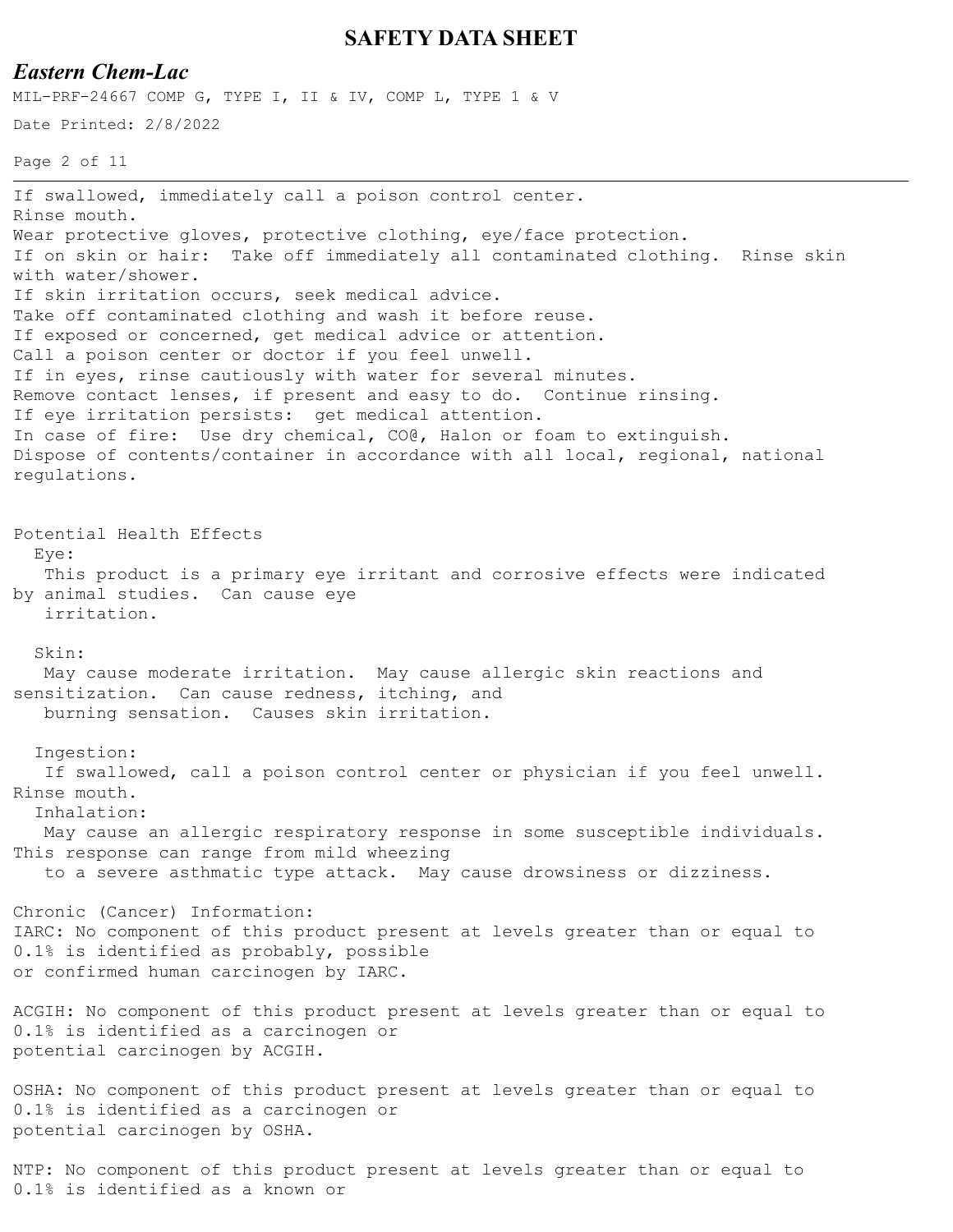# *Eastern Chem-Lac*

MIL-PRF-24667 COMP G, TYPE I, II & IV, COMP L, TYPE 1 & V

Date Printed: 2/8/2022

Page 3 of 11

anticipated carcinogen by NTP.

Teratology (Birth Defects) Information: INFORMATION NOT AVAILABLE. Reproduction Information: INFORMATION NOT AVAILABLE. Aggravation of Pre-Existing Conditions: Dermititis or other skin conditions.

#### **3. Composition/Information on Ingredients**

| Component                                                                                  | CAS#             | % by Wt. |
|--------------------------------------------------------------------------------------------|------------------|----------|
| POLYAMIDO AMINE<br>NONE ESTABLISHED; CAUSES SEVERE SKIN AND EYE IRRITATION OR BURNS        | 68605-86-7       | 63       |
| TOFA REACTION PRODUCTS W/TEPA                                                              | 68953-36-6       | 21       |
| AMORPHOUS SILICA<br>ACGIH: 10 MG/M3 TWA, TOTAL DUST<br>ACGIH: 3 MG/M3 TWA, RESPIRABLE DUST | $67762 - 90 - 7$ | 9        |
| 6 MG/M3<br>TWA<br>OSHA PEL:<br>EPOXIDIZED OLEIC ACID REACTION PRODUCTS W/TEPA              | $68298 - 14 - 6$ |          |

#### **4. First Aid Measures**

Eyes: If in eyes: Rinse cautiously with water for several minutes. Remove contact lenses, if present and easy to do. Continue rinsing. If eye irritation persists: Get medical advice/attention. Skin: If on skin: wash with plenty of soap & water. If skin irritation occurs: Get Medical advice/attention. Take off contaminated clothing and wash it before reuse. Ingestion: If swallowed: Immediately call a poison center/physician. Do NOT induce vomiting. Inhalation: If inhaled: Remove person to fresh air and keep comfortable for breathing. Call a poison control center/get medical attention if you feel unwell. Note to Physicians:

INFORMATION NOT AVAILABLE.

#### **5. Fire Fighting Measures**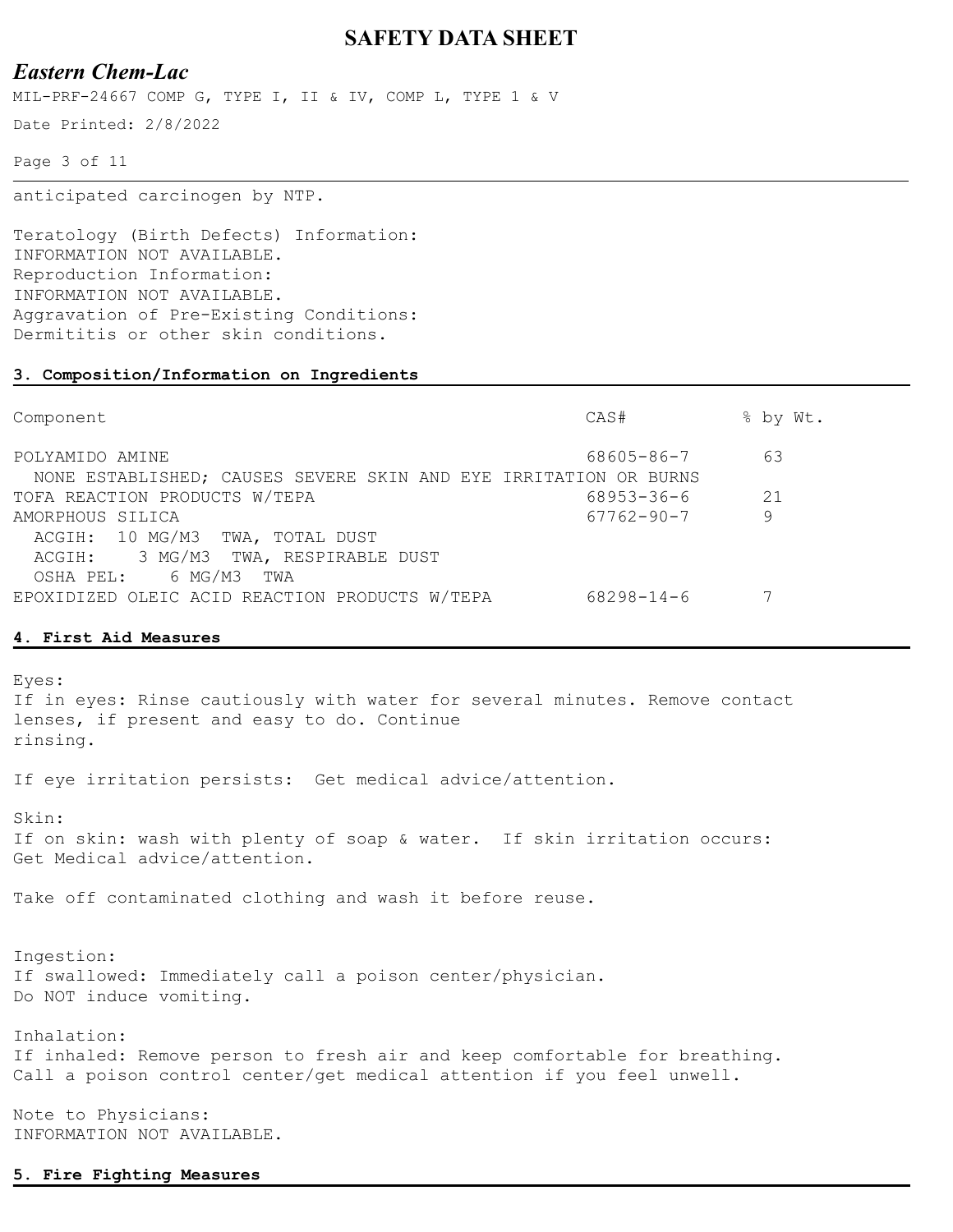## *Eastern Chem-Lac*

Date Printed: 2/8/2022 Page 4 of 11 MIL-PRF-24667 COMP G, TYPE I, II & IV, COMP L, TYPE 1 & V Flammable Properties: Flash Point: 220 F Method: Explosive Limits: Lower explosive limit: n/a Upper explosive limit: n/a Autoignition Temperature: INFORMATION NOT AVAILABLE. Hazardous Combustion Products: Smoke, soot and carbon dioxide, carbon monoxide. Extinguishing Media: Dry chemical, CO2, Halon, Foam Firefighting Procedures: Special Fire-Fighting Procedures: Wear self-contained breathing apparatus and protective clothing. Unusual Fire and Explosion Hazards: High temperatures can cause sealed containers to rupture due to a build up of internal pressure. Cool with water spray. Vapors are heavier than air and can travel some distance away and flash back. Sensitivity to Static Discharge: Material may accumulate a static charge which could act as an ignition source. Precautions should be taken when pouring to minimize splash/free fall.

#### **6. Accidental Release Measures**

Small Spill: See Information for Large Spill, below: Large Spill: Use personal protective equipment. Ensure adequate ventilation. Remove all sources of ignition. Evacuate personnel to safe areas. Beware of vapors accumulating to form explosive concentrations. Vapors can accumulate in low areas.

Environmental Precautions: INFORMATION NOT AVAILABLE. Methods/Materials for Containment and Cleaning Up: Contain spillage, and then collect with non-combustible absorbent material, (e.g. sand earth, diatomaceous earth, vermiculite) and place in container for disposal according to local/state/federal regulations.

#### **7. Handling and Storage**

Handling: INFORMATION NOT AVAILABLE. Storage: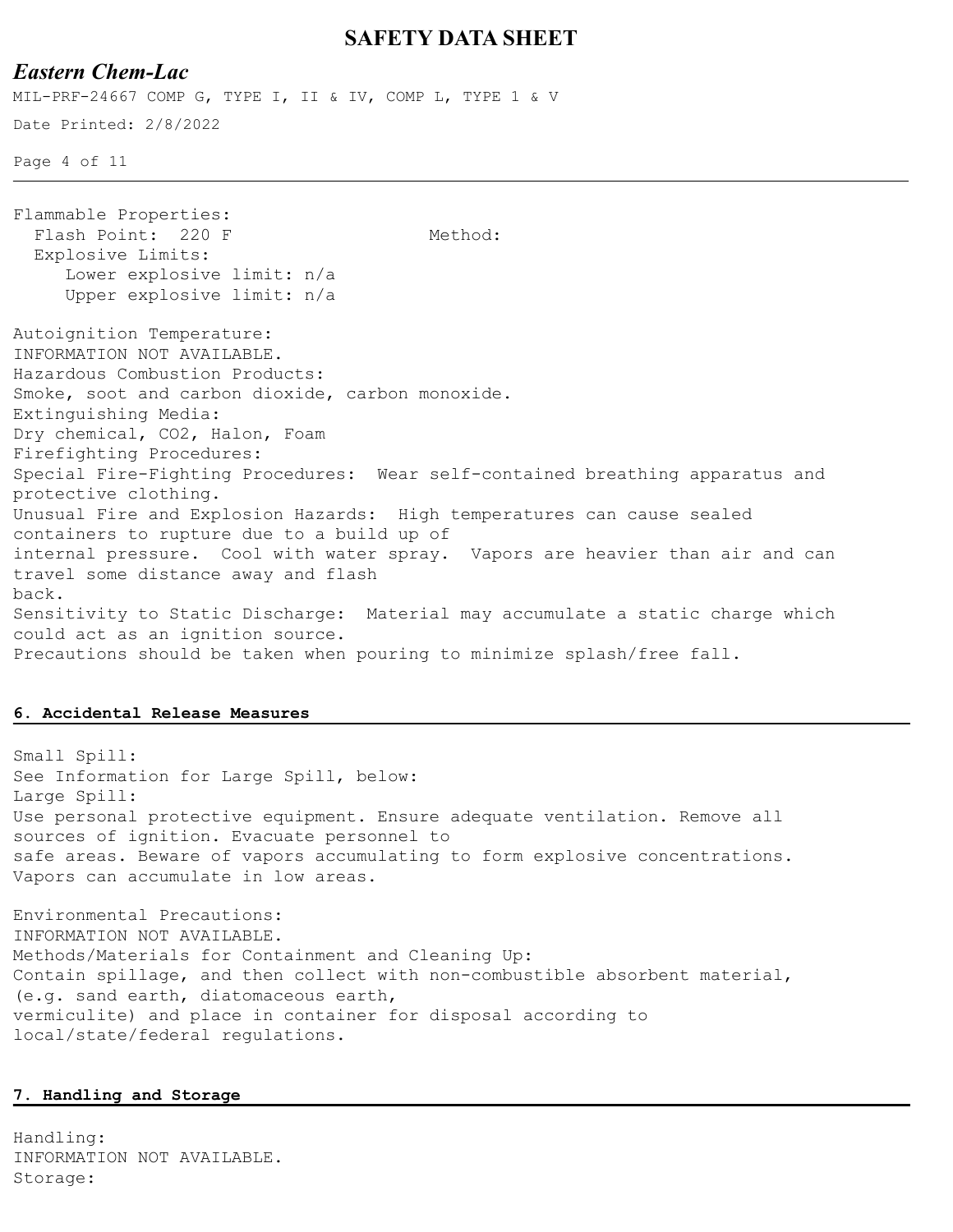#### *Eastern Chem-Lac*

MIL-PRF-24667 COMP G, TYPE I, II & IV, COMP L, TYPE 1 & V

Date Printed: 2/8/2022

Page 5 of 11

Prevent unauthorized access. Store in a well ventilated place. Keep container tightly closed. Keep cool.

#### **8. Exposure Controls/Personal Protection**

Airborne Exposure Limits: SEE SECTION 3 FOR THIS INFORMATION Engineering Controls: Ventilation: Good general ventilation (typically 10 air changes per hour) should be used. Ventilation rates should be matched to conditions. Ventilation should be explosion proof. Supplementary local exhaust ventilation, closed systems, or respiratory protection may be needed in special circumstances such as poorly ventilated spaces, spray painting, mechanical generation of dusts, heating, drying, etc.

Personal Protective Equipment

 Respiratory Protection: If engineering controls do not maintain airborne concentrations to an acceptable level, an approved respirator must be worn. In the United States of America, if respirators are used, a program should be instituted to assure compliance with OSHA Standard 63 CFR 1152, January 8, 1998. Respirator type: Organic Vapor.

 Skin Protection: Wear impervious gloves to prevent skin contact. Recommended Decontamination Facilities: eye bath, washing facilities, safety shower.

 Eye Protection: Chemical safety goggles or glasses with side shields.

#### **9. Physical and Chemical Properties**

Boiling Point: n/a

Melting Point: INFORMATION NOT AVAILABLE. Freezing Point: n/a

Vapor Pressure: Information not available for mixture Vapor Density: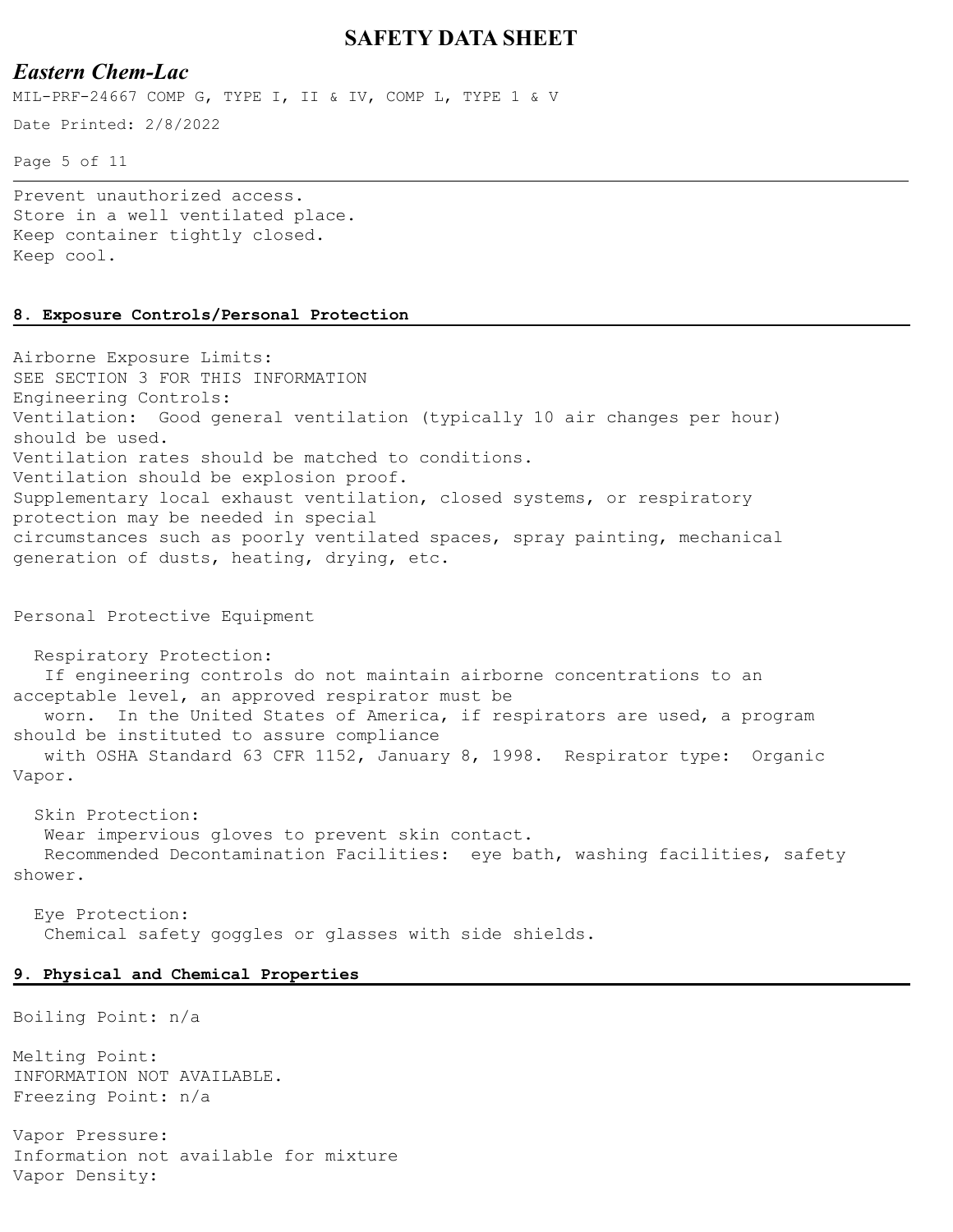# *Eastern Chem-Lac*

MIL-PRF-24667 COMP G, TYPE I, II & IV, COMP L, TYPE 1 & V

Date Printed: 2/8/2022

Page 6 of 11

HEAVIER THAN AIR Solubility in Water: NEGLIGIBLE Evaporation Rate: SLOWER THAN ETHER Specific Gravity: 1.005 Coating VOC: 0.02 lb/gl Material VOC: 0.02 lb/gl Odor: INFORMATION NOT AVAILABLE. Appearance: Liquid. Partition Coefficient: INFORMATION NOT AVAILABLE.

#### **10. Stability and Reactivity**

Chemical Stability (Conditions to Avoid): Stable under normal storage/use conditions. Incompatibility: Avoid strong oxidizing agents, acids and alkalies. Hazardous Decomposition Products: INFORMATION NOT AVAILABLE. Hazardous Polymerization: Will not occur under normal conditions.

#### **11. Toxicological Information**

Eye Irritation/Damage: Component 67762-90-7: Non-irritating. Component 68605-86-7: Serious eye damage, Category 1 Components 68953-36-6 & 68298-14-6: Serious eye damage, Category 1

Skin Irritation/Damage: Component 67762-90-7: LD50: No data, Non-irritating. Component 68605-86-7: LD50: 800 mg/kg, rat. Category 3 Extremely corrosive to skin, Category 1B Components 68953-36-6 & 68298-14-6: LD50: 1700 mg/kg, rat. Category 4 Extremely corrosive to skin, Category 1B

Acute Oral Toxicity: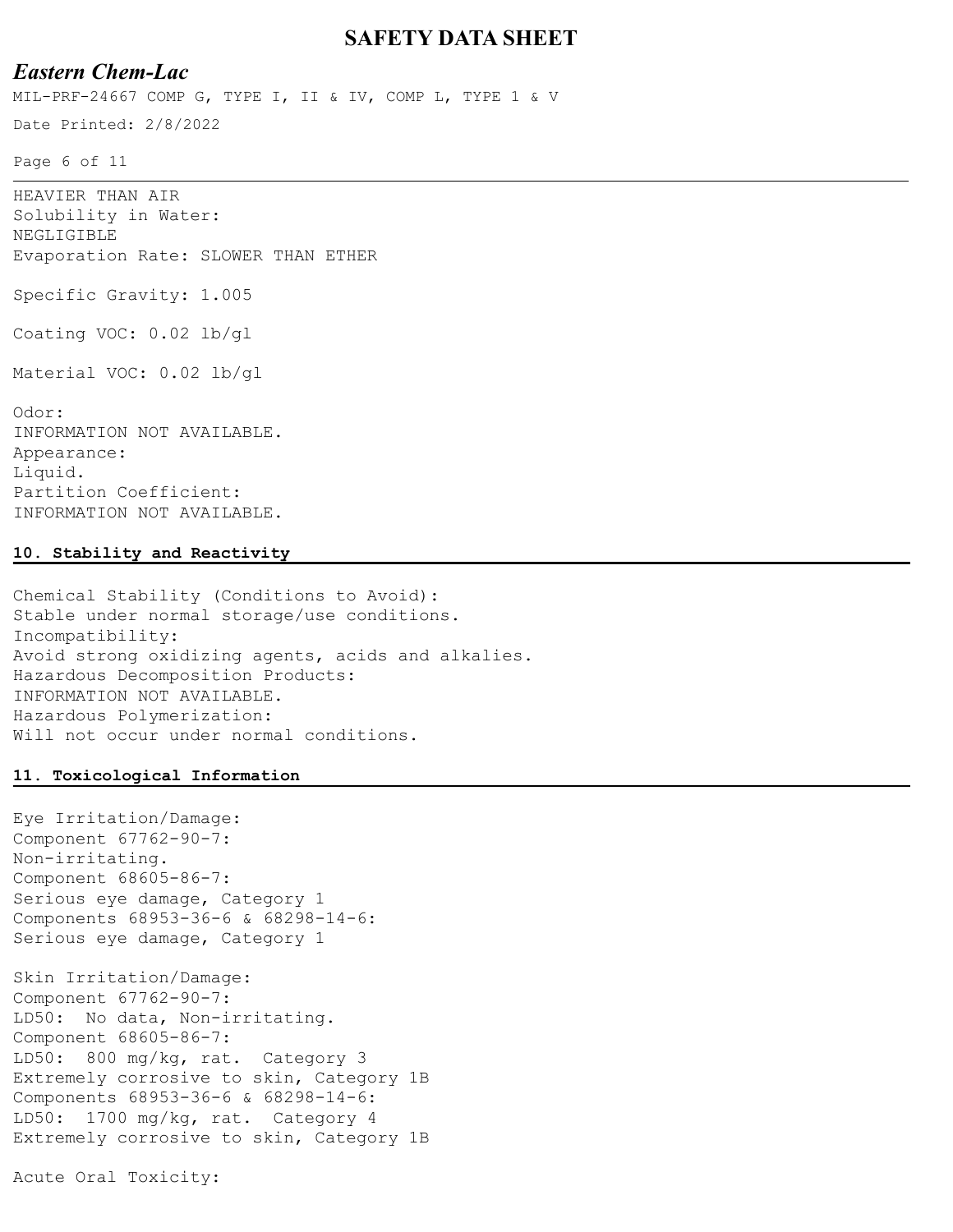### *Eastern Chem-Lac*

Date Printed: 2/8/2022 MIL-PRF-24667 COMP G, TYPE I, II & IV, COMP L, TYPE 1 & V

Page 7 of 11

```
Component 67762-90-7:
LD50: >5000 mg/kg, rat. Not Categorized.
Component 68605-86-7:
LD50: 4340, rat. Not categorized.
Components 68953-36-6 & 68298-14-6:
LD50: 1200-1600, rat. Category 4.
Acute Inhalation Toxicity:
Component 67762-90-7:
No data
Component 68605-86-7:
No data
Components 68953-36-6 & 68298-14-6:
No data
Respiratory/Skin Sensitization:
Component 67762-90-7:
No evidence of respiratory or skin sensitization.
May cause skin sensitization and/or respiratory sensitization, RESULTING IN 
ALLERGIC RESPIRATORY REACTIONS INCLUDING
WHEEZING, SHORTNESS OF BREATH AND DIFFICULTY BREATHING.
Components 68953-36-6 & 68298-14-6:
May cause skin sensitization and/or respiratory sensitization, RESULTING IN 
ALLERGIC RESPIRATORY REACTIONS INCLUDING
WHEEZING, SHORTNESS OF BREATH AND DIFFICULTY BREATHING.
Carcinogenicity:
Component 67762-90-7:
Not listed as a carcinogen by IARC, NTP, OSHA or ACGIH
Component 68605-86-7:
Not listed as a carcinogen by IARC, NTP, OSHA or ACGIH
Components 68953-36-6 & 68298-14-6:
Not listed as a carcinogen by IARC, NTP, OSHA or ACGIH
Reproductive Toxicity:
Component 67762-90-7:
No evidence of human reproductive toxicity.
Component 68605-86-7:
No data.
Components 68953-36-6 & 68298-14-6:
No data.
Germ Cell Mutagenicity:
Component 67762-90-7:
No data
Component 68605-86-7:
No data
Components 68953-36-6 & 68298-14-6:
No data
Aspiration Toxicity:
```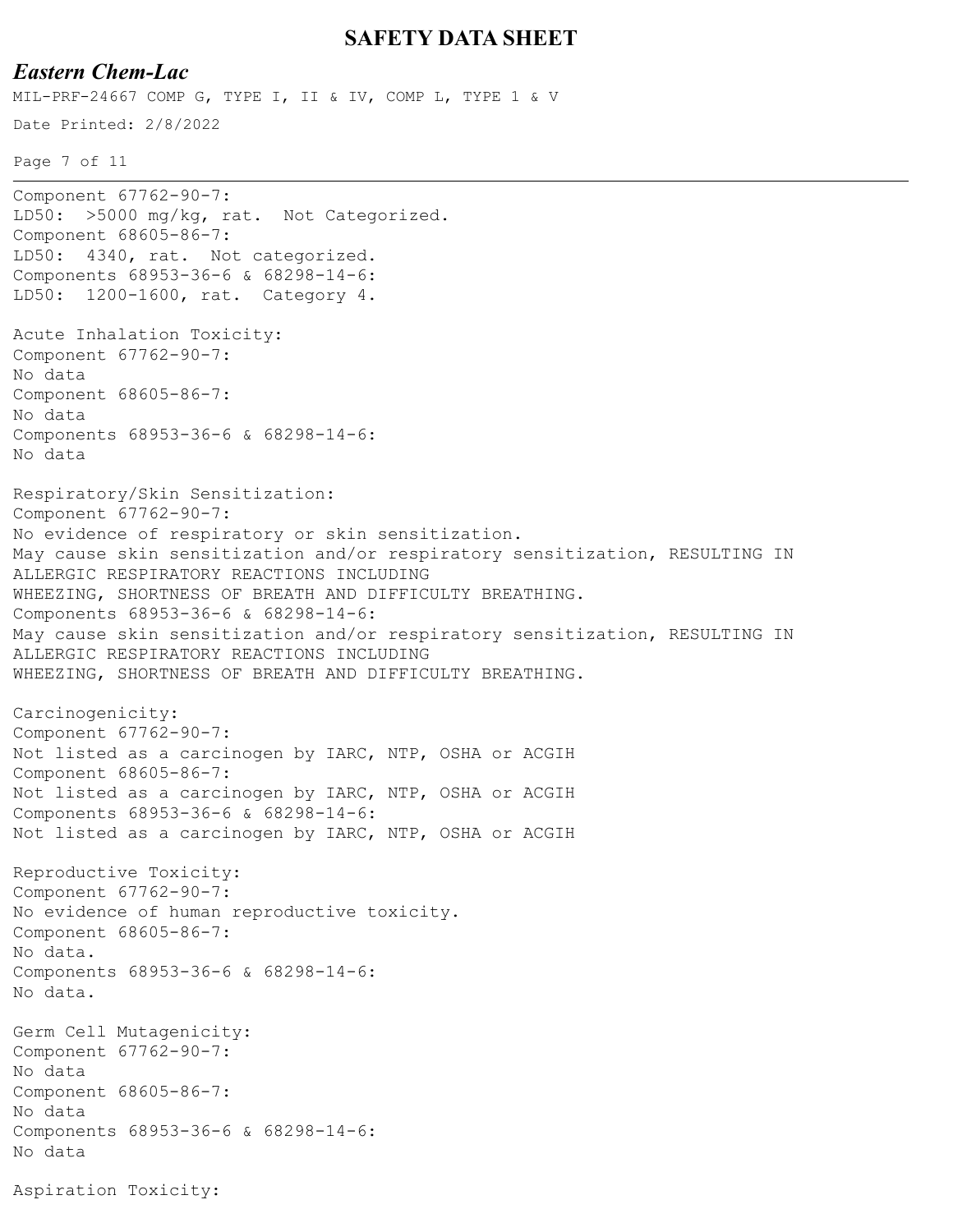# *Eastern Chem-Lac*

Date Printed: 2/8/2022 MIL-PRF-24667 COMP G, TYPE I, II & IV, COMP L, TYPE 1 & V

Page 8 of 11

```
Component 67762-90-7:
Not classified as an Aspiration Hazard.
Component 68605-86-7:
Not classified as an Aspiration Hazard.
Components 68953-36-6 & 68298-14-6:
Not classified as an Aspiration Hazard.
STOT-single exposure
Component 67762-90-7:
No data
Component 68605-86-7:
No data
Components 68953-36-6 & 68298-14-6:
No data
STOT-repeated exposure
Component 67762-90-7:
No data
Component 68605-86-7:
No data
Components 68953-36-6 & 68298-14-6:
No data
Routes of Exposure:
```
Inhalation of vapors, skin/eye/mucous membrane absorption, ingestion.

#### **12. Ecological Information**

```
Environmental Toxicity:
Component 67762-90-7:
LC50: <10,000 mg/l (fish); EC50: <1,000 mg/l (daphnia); EC50: <10,000 mg/l 
(algae)
Component 68605-86-7:
No data
Components 68953-36-6 & 68298-14-6:
No data
Persistance & degradability:
Component 67762-90-7:
No data
Component 68605-86-7:
No data
Components 68953-36-6 & 68298-14-6:
No data
Bioaccumulative potential:
Component 67762-90-7:
Not expected to bioaccumulate.
Component 68605-86-7:
No data
```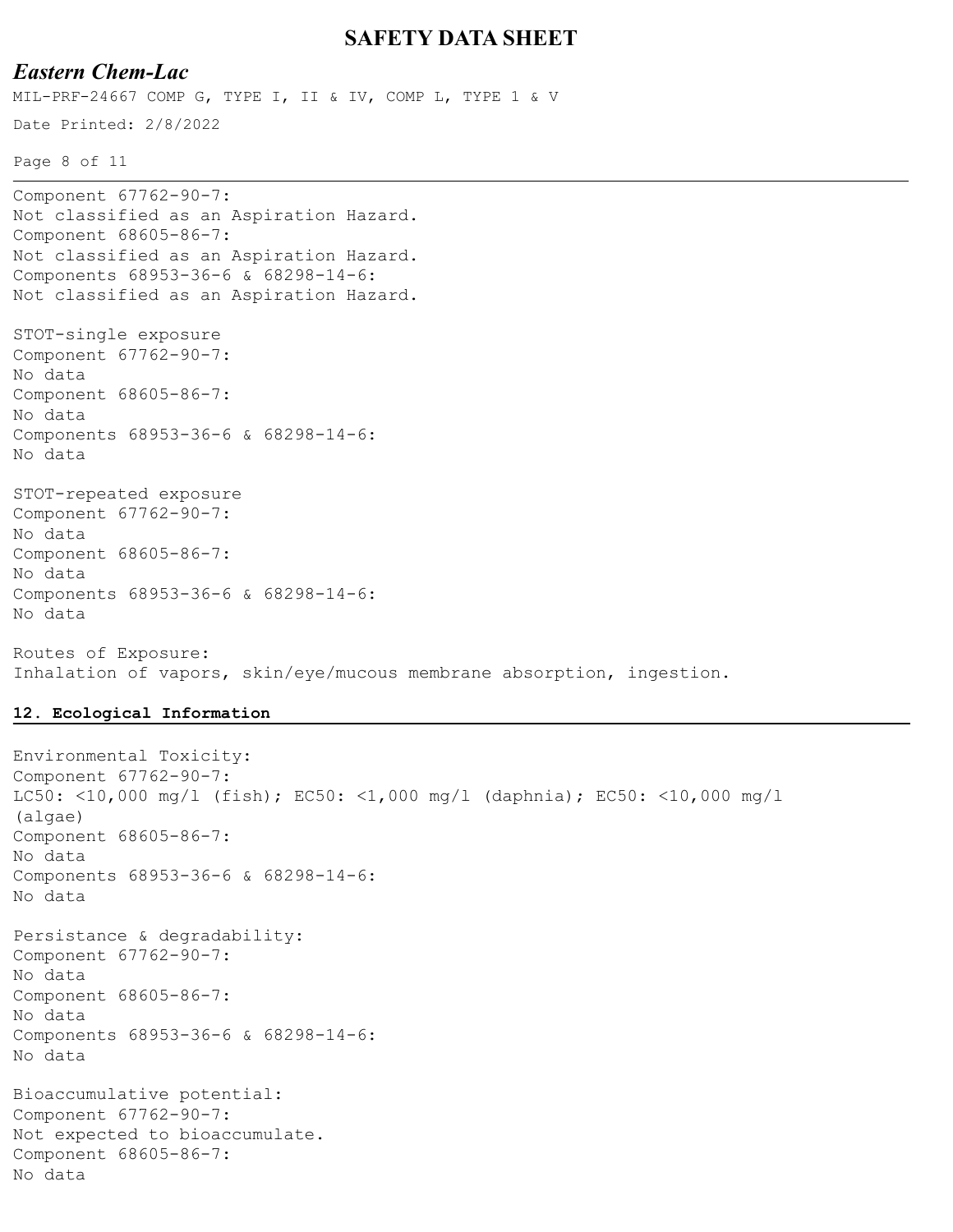# *Eastern Chem-Lac*

MIL-PRF-24667 COMP G, TYPE I, II & IV, COMP L, TYPE 1 & V

Date Printed: 2/8/2022

Page 9 of 11

Components 68953-36-6 & 68298-14-6: No data

Mobility in soil: Component 67762-90-7: No data Component 68605-86-7: No data Components 68953-36-6 & 68298-14-6: No data

Other Adverse Ecological Effects: No information

#### **13. Disposal Considerations**

Waste Disposal Method: Discharge, treatment or disposal is subject to national, state, or local laws. When a decision is made to discard this material as supplied, it meets RCRA's characteristic definition of ignitability. The toxicity characteristic (TC) has not been evaluated by the Toxicity Characteristic Leaching Procedure (TCLP). Federal Regulations may apply to empty container. State and/or local regulations may be different. Of the methods of disposal currently available, it is recommended that an alternative be selected according to the following order of preference, based upon environmental acceptability: (1) recycle or rework, if feasible; (2) incinerate at an authorized facility; or (3) treat at an acceptable waste treatment facility. Be sure to contact the appropriate government environmental agencies if further guidance is required.

#### **14. Transport Information**

Domestic (Land, DOT), International (Water, IMO/IMDG), International (Air, ICAO) Road and Rail (ADR/RID), Air (ICAO/IATA), Vessel (IMO/IMDG): DOT (USA) Shipping Name: Not regulated by DOT/IATA/IMDG UN/NA ID No: Not regulated by DOT/IATA/IMDG Hazard Class: Not regulated by DOT/IATA/IMDG Packing Group: Not regulated by DOT/IATA/IMDG

Environmental Hazards: INFORMATION NOT AVAILABLE. Marine Pollutant: Components of this product do not appear on the list of Marine Pollutants (49CFR 172.101) Special Precautions for User: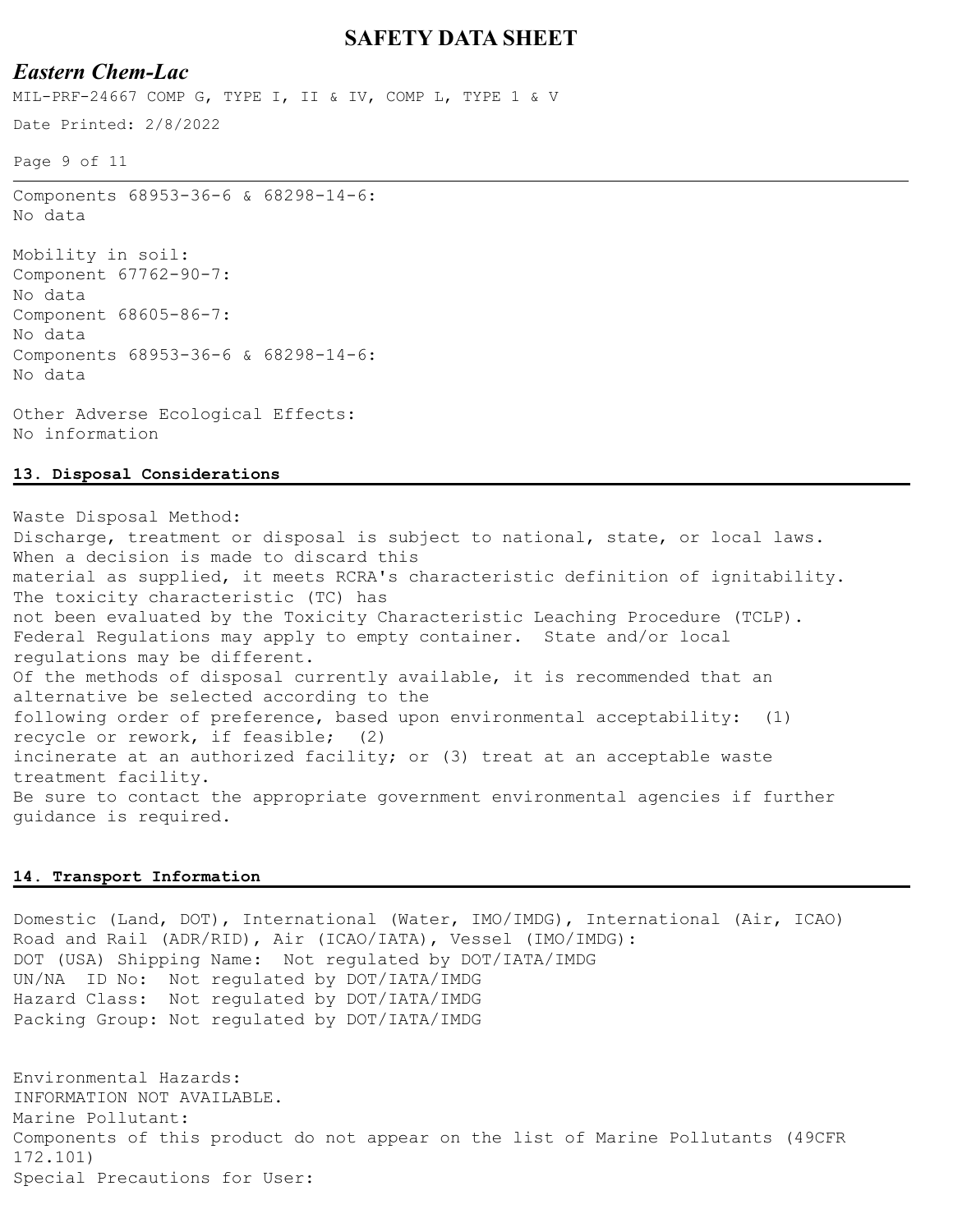#### *Eastern Chem-Lac*

Date Printed: 2/8/2022 MIL-PRF-24667 COMP G, TYPE I, II & IV, COMP L, TYPE 1 & V

Page 10 of 11

INFORMATION NOT AVAILABLE.

#### **15. Regulatory Information**

U.S. Federal Regulations: TSCA: All components of this material are on the US TSCA 8(b) Inventory or are exempt from listing.

OSHA:

This product is hazardous under OSHA's Hazard Communication Std. Not regarded as a health hazard under current legislation.

CERCLA: SARA Hazard Category: INFORMATION NOT AVAILABLE. Section 313: "\*" Indicates toxic chemical(s) subject to the reporting requirements of section 313 of Title III and of 40 CFR 372. International Regulations: Canadian WHMIS: INFORMATION NOT AVAILABLE. Canadian Environmental Protection Act (CEPA): INFORMATION NOT AVAILABLE. EINECS: INFORMATION NOT AVAILABLE. State Regulations: INFORMATION NOT AVAILABLE. Volatile Organic Compounds: COATING VOC content is being expressed as mass of VOC per unit volume of coating less water and exempt solvents, where applicable. MATERIAL VOC content is the actual weight of VOC per unit volume.

#### **16. Other Information**

Date Revised: 11/03/21 Prepared By: Regulatory Compliance Information Contact: Regulatory Compliance 413-592-4191 ext 106 Manufacturer Disclaimer: USERS RESPONSIBILITY: A bulletin such as this cannot be expected to cover all possible individual situations. As the user has the responsibility to provide a safe workplace, all aspects of an individual operation should be examined to determine if, or where, precautions - in addition to those described herein are required. Any health hazard and safety information herein should be passed on to your customers or employees, as the case may be. DISCLAIMER OF LIABILITY: The information contained herein is, to the best of our knowledge and belief, accurate.